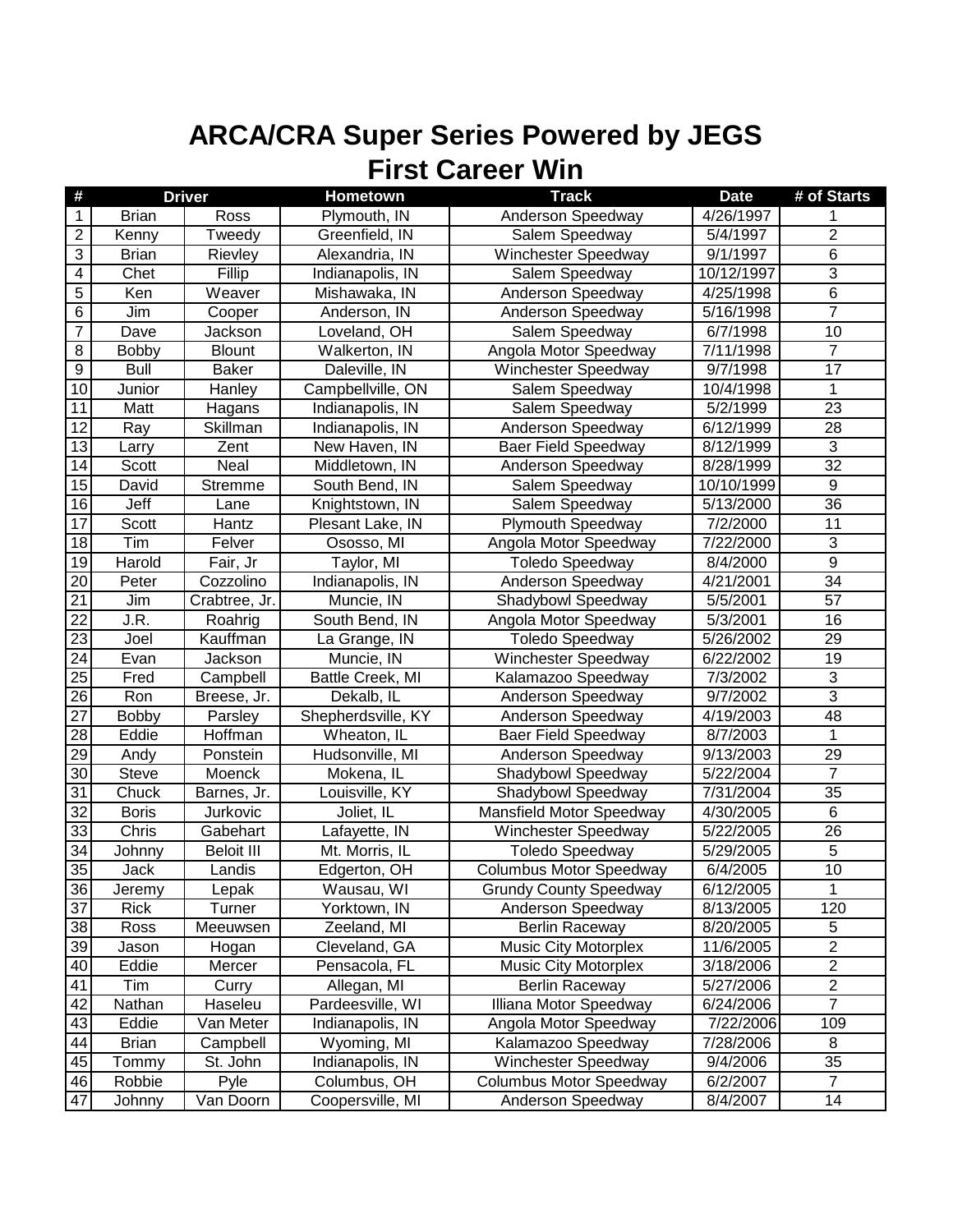| #               |                | <b>Driver</b> | Hometown            | <b>Track</b>                       | <b>Date</b> | # of Starts             |
|-----------------|----------------|---------------|---------------------|------------------------------------|-------------|-------------------------|
| 48              | Jeff           | Fultz         | Troutman, NC        | Winchester Speedway                | 9/4/2007    | 3                       |
| 49              | Ryan           | Lawler        | Colleyville, TX     | Winchester Speedway                | 10/14/2007  | $\overline{2}$          |
| $\overline{50}$ | Kyle           | <b>Busch</b>  | Las Vegas, NV       | Lanier National Speedway           | 1/25/2009   | $\overline{4}$          |
| $\overline{51}$ | <b>Bubba</b>   | Pollard       | Senia, GA           | <b>Watermelon Capital Speedway</b> | 4/4/2009    | $\overline{2}$          |
| 52              | <b>Mike</b>    | Kugler        | Stroh, IN           | Angola Motor Speedway              | 7/4/2009    | $\overline{8}$          |
| 53              | Tom            | Thomas        | Grandville, MI      | <b>Berlin Raceway</b>              | 10/10/2009  | $\overline{4}$          |
| $\overline{54}$ | Augie          | Grill         | Hayden, AL          | <b>Gresham Motorsports Park</b>    | 3/13/2010   | $\overline{5}$          |
| $\overline{55}$ | Ross           | Kenseth       | Spring Valley, IL   | Winchester Speedway                | 5/16/2010   | $\overline{2}$          |
| 56              | Ryan           | Blaney        | High Point, NC      | <b>Hickory Motor Speedway</b>      | 5/23/2010   | $\overline{3}$          |
| 57              | T.J.           | Reaid         | Acworth, GA         | Fairgrounds Speedway               | 10/2/2010   | 6                       |
| 58              | Chase          | Elliott       | Dawsonville, GA     | Winchester Speedway                | 10/17/2010  | 11                      |
| 59              | Colt           | James         | Newton, NC          | <b>Concord Speedway</b>            | 11/6/2010   | $\overline{2}$          |
| 60              | Grant          | Enfinger      | Concord, NC         | South Alabama Speedway             | 3/6/2011    | 3                       |
| 61              | <b>Terry</b>   | Fisher, Jr.   | Ossian, IN          | Angola Motor Speedway              | 7/3/2011    | 106                     |
| 62              | Steve          | Dorer         | Lakeland, FL        | M-40 Speedway                      | 7/10/2011   | 6                       |
| 63              | Kenzie         | Ruston        | El Reno, OK         | Lucas Oil Raceway                  | 10/2/2011   | $\overline{\mathbf{4}}$ |
| 64              | Terry          | VanHaitsma    | Hudsonville, MI     | <b>Berlin Raceway</b>              | 10/8/2011   | 12                      |
| 65              | Kyle           | Benjamin      | Easley, SC          | Lucas Oil Raceway                  | 7/27/2012   | $\overline{c}$          |
| 66              | Daniel         | Hemric        | Kannapoilis, NC     | <b>Gresham Motorsports Park</b>    | 9/15/2012   | $\overline{7}$          |
| 67              | Jeff           | Choquette     | West Palm Beach, FL | Watermelon Capital Speedway        | 1/27/2013   | $\overline{7}$          |
| 68              | <b>Travis</b>  | <b>Braden</b> | Wheeling, WV        | Winchester Speedway                | 6/29/2013   | 20                      |
| 69              | <b>Travis</b>  | Sauter        | Necedah, WI         | Madison International Speedway     | 8/11/2013   | 4                       |
| 70              | Erik           | Jones         | Bryon, MI           | Winchester Speedway                | 10/13/2013  | $\overline{9}$          |
| 71              | <b>Ty</b>      | Majeski       | Seymour, WI         | Illiana Motor Speedway             | 5/26/2014   | $\overline{2}$          |
| $\overline{72}$ | Cody           | Coughlin      | Deleware, OH        | Winchester Speedway                | 9/1/2014    | $\overline{8}$          |
| 73              | <b>Brandon</b> | Oakley        | Beavercreek, OH     | Kil-Kare Raceway                   | 9/14/2014   | 21                      |
| 74              | Hunter         | <b>Baize</b>  | Bremen, KY          | Illiana Motor Speedway             | 5/25/2015   | 5                       |
| 75              | Andrew         | Morrissey     | DeForest, WI        | Illiana Motor Speedway             | 5/25/2015   | 9                       |
| 76              | John Hunter    | Nemechek      | Mooresville, NC     | Lucas Oil Raceway                  | 7/24/2015   | 11                      |
| 77              | Ali            | Kern          | Fremont, OH         | Kalamazoo Speedway                 | 8/12/2015   | 28                      |
| 78              | Grant          | Quinlan       | Harrison, MI        | <b>Baer Field Speedway</b>         | 8/22/2015   | 10                      |
| 79              | Christopher    | Bell          | Norman, OK          | Winchester Speedway                | 9/7/2015    | $\overline{2}$          |
| 80              | Dalton         | Armstrong     | New Castle, IN      | Fairgrounds Speedway               | 4/8/2016    | 7                       |
| 81              | Donnie         | Wilson        | Oklahoma City, OK   | Fairgrounds Speedway               | 4/9/2016    | 34                      |
| 82              | <b>Bubba</b>   | Wallace       | Forest City, NC     | <b>Bristol Motor Speedway</b>      | 5/21/2017   | 1                       |
| 83              | Steve          | Wallace       | Mooresville, NC     | Anderson Speedway                  | 6/24/2017   | 9                       |
| 84              | Noah           | Gragson       | Las Vegas, NV       | Winchester Speedway                | 10/8/2017   | 4                       |
| 85              | Chandler       | Smith         | Jasper, GA          | Fairgrounds Speedway               | 1/27/2018   | $\overline{5}$          |
| 86              | Josh           | <b>Brock</b>  | Corbin, KY          | Anderson Speedway                  | 5/5/2018    | 11                      |
| 87              | Rapheal        | Lessard       | St. Joseph, QE      | <b>Bristol Motor Speedway</b>      | 5/20/2018   | 14                      |
| 88              | <b>Tyler</b>   | Ankrum        | Colton, CA          | <b>Toledo Speedway</b>             | 9/15/2018   | 15                      |
| 89              | Connor         | Okrzesik      | Grand Bay, AL       | Watermelon Capital Speedway        | 1/26/2019   | $\overline{7}$          |
| 90              | Jack           | Dossey III    | Indianapolis, IN    | Anderson Speedway                  | 4/6/2019    | 19                      |
| 91              | <b>Brian</b>   | Bergakker     | Middlesville, MI    | Flat Rock Speedway                 | 6/22/2019   | 5                       |
| 92              | Kyle           | Crump         | Brighton, MI        | Kalamazoo Speedway                 | 8/7/2019    | 21                      |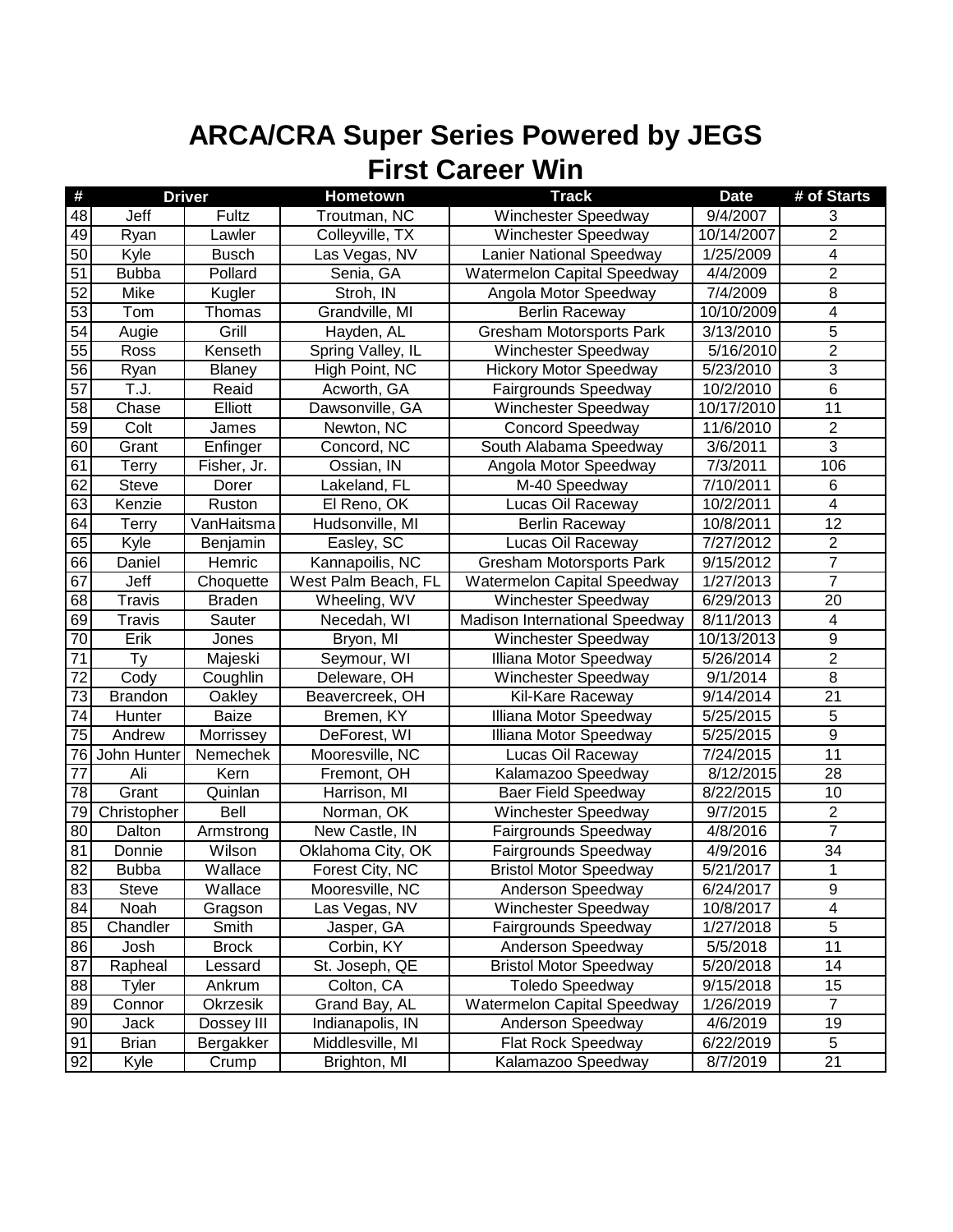In Alphabetical Order

| #                |               | <b>Driver</b> | Hometown            | <b>Track</b>                    | <b>Date</b>            | # of Starts     |
|------------------|---------------|---------------|---------------------|---------------------------------|------------------------|-----------------|
| $\overline{88}$  | Tyler         | Ankrum        | Colton, CA          | <b>Toledo Speedway</b>          | 9/15/2018              | 15              |
| 80               | Dalton        | Armstrong     | New Castle, IN      | Fairgrounds Speedway            | 4/8/2016               | 7               |
| $\overline{74}$  | Hunter        | <b>Baize</b>  | Bremen, KY          | Illiana Motor Speedway          | 5/25/2015              | $\overline{5}$  |
| $\overline{9}$   | <b>Bull</b>   | <b>Baker</b>  | Daleville, IN       | <b>Winchester Speedway</b>      | 9/7/1998               | 17              |
| 31               | Chuck         | Barnes, Jr.   | Louisville, KY      | Shadybowl Speedway              | 7/31/2004              | 35              |
| 79               | Christopher   | Bell          | Norman, OK          | Winchester Speedway             | 9/7/2015               | $\overline{c}$  |
| 34               | Johnny        | Beloit III    | Mt. Morris, IL      | <b>Toledo Speedway</b>          | 5/29/2005              | 5               |
| 65               | Kyle          | Benjamin      | Easley, SC          | Lucas Oil Raceway               | 7/27/2012              | $\overline{2}$  |
| 91               | <b>Brian</b>  | Bergakker     | Middlesville, MI    | Flat Rock Speedway              | 6/22/2019              | 5               |
| 56               | Ryan          | <b>Blaney</b> | High Point, NC      | <b>Hickory Motor Speedway</b>   | 5/23/2010              | $\overline{3}$  |
| $\bf 8$          | <b>Bobby</b>  | <b>Blount</b> | Walkerton, IN       | Angola Motor Speedway           | 7/11/1998              | $\overline{7}$  |
| 68               | <b>Travis</b> | <b>Braden</b> | Wheeling, WV        | Winchester Speedway             | 6/29/2013              | $\overline{20}$ |
| $\overline{26}$  | Ron           | Breese, Jr.   | Dekalb, IL          | Anderson Speedway               | 9/7/2002               | $\overline{3}$  |
| 86               | Josh          | <b>Brock</b>  | Corbin, KY          | Anderson Speedway               | 5/5/2018               | $\overline{11}$ |
| 50               | Kyle          | <b>Busch</b>  | Las Vegas, NV       | Lanier National Speedway        | 1/25/2009              | 4               |
| $\overline{44}$  | <b>Brian</b>  | Campbell      | Wyoming, MI         | Kalamazoo Speedway              | 7/28/2006              | $\overline{8}$  |
| 25               | Fred          | Campbell      | Battle Creek, MI    | Kalamazoo Speedway              | 7/3/2002               | $\overline{3}$  |
| 67               | Jeff          | Choquette     | West Palm Beach, FL | Watermelon Capital Speedway     | 1/27/2013              | $\overline{7}$  |
| $\,6$            | Jim           | Cooper        | Anderson, IN        | Anderson Speedway               | 5/16/1998              | 7               |
| $\overline{72}$  | Cody          | Coughlin      | Deleware, OH        | Winchester Speedway             | 9/1/2014               | $\overline{8}$  |
| 20               | Peter         | Cozzolino     | Indianapolis, IN    | Anderson Speedway               | 4/21/2001              | 34              |
| $\overline{21}$  | Jim           | Crabtree, Jr. | Muncie, IN          | Shadybowl Speedway              | 5/5/2001               | 57              |
| 92               | Kyle          | Crump         | Brighton, MI        | Kalamazoo Speedway              | 8/7/2019               | 21              |
| 41               | Tim           | Curry         | Allegan, MI         | Berlin Raceway                  | 5/27/2006              | $\overline{2}$  |
| 62               | <b>Steve</b>  | Dorer         | Lakeland, FL        | M-40 Speedway                   | 7/10/2011              | 6               |
| 90               | Jack          | Dossey III    | Indianapolis, IN    | Anderson Speedway               | 4/6/2019               | 19              |
| $\overline{58}$  | Chase         | Elliott       | Dawsonville, GA     | Winchester Speedway             | 10/17/2010             | 11              |
| 60               | Grant         | Enfinger      | Concord, NC         | South Alabama Speedway          | 3/6/2011               | $\overline{3}$  |
| 19               | Harold        | Fair, Jr      | Taylor, MI          | <b>Toledo Speedway</b>          | 8/4/2000               | $\overline{9}$  |
| 18               | Tim           | Felver        | Ososso, MI          | Angola Motor Speedway           | 7/22/2000              | $\overline{3}$  |
| $\overline{4}$   | Chet          | Fillip        | Indianapolis, IN    | Salem Speedway                  | 10/12/1997             | $\overline{3}$  |
| 61               | <b>Terry</b>  | Fisher, Jr.   | Ossian, IN          | Angola Motor Speedway           | 7/3/2011               | 106             |
| 48               | Jeff          | Fultz         | Troutman, NC        | Winchester Speedway             | 9/4/2007               | 3               |
| 33               | Chris         | Gabehart      | Lafayette, IN       | Winchester Speedway             | $\overline{5}/22/2005$ | 26              |
| $\overline{84}$  | Noah          | Gragson       | Las Vegas, NV       | Winchester Speedway             | 10/8/2017              | 4               |
| $\overline{54}$  | Augie         | Grill         | Hayden, AL          | <b>Gresham Motorsports Park</b> | 3/13/2010              | 5               |
| $\overline{11}$  | Matt          | Hagans        | Indianapolis, IN    | Salem Speedway                  | 5/2/1999               | $\overline{23}$ |
| $10$             | Junior        | Hanley        | Campbellville, ON   | Salem Speedway                  | 10/4/1998              | 1               |
| 17               | Scott         | Hantz         | Plesant Lake, IN    | <b>Plymouth Speedway</b>        | 7/2/2000               | 11              |
| 42               | Nathan        | Haseleu       | Pardeesville, WI    | Illiana Motor Speedway          | 6/24/2006              | $\overline{7}$  |
| 66               | Daniel        | Hemric        | Kannapoilis, NC     | <b>Gresham Motorsports Park</b> | 9/15/2012              | $\overline{7}$  |
| 28               | Eddie         | Hoffman       | Wheaton, IL         | <b>Baer Field Speedway</b>      | 8/7/2003               | $\mathbf{1}$    |
| 39               | Jason         | Hogan         | Cleveland, GA       | <b>Music City Motorplex</b>     | 11/6/2005              | $\overline{2}$  |
| $\boldsymbol{7}$ | Dave          | Jackson       | Loveland, OH        | Salem Speedway                  | 6/7/1998               | 10              |
| $\overline{24}$  | Evan          | Jackson       | Muncie, IN          | Winchester Speedway             | 6/22/2002              | 19              |
| 59               | Colt          | James         | Newton, NC          | <b>Concord Speedway</b>         | 11/6/2010              | $\overline{c}$  |